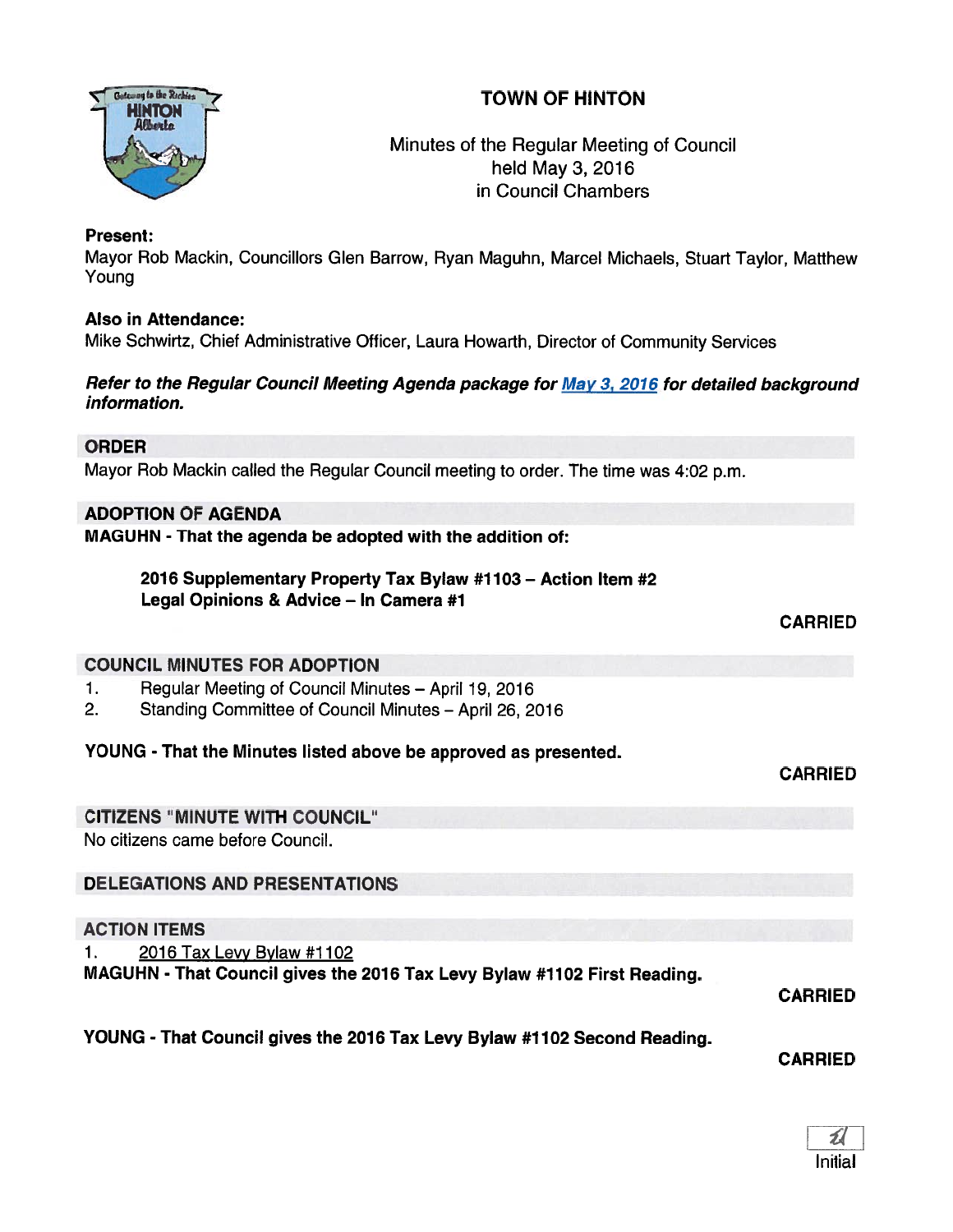Initial

CARRIED

BARROW - That Council <sup>g</sup>ives the <sup>2016</sup> Supplementary Property Tax Bylaw #1103 First

MAGUHN - That Council <sup>g</sup>ives the <sup>2016</sup> Supplementary Property Tax Bylaw #1103 Second Reading.

CARRIED

## INFORMATION ITEMS

Reading.

1. Council Information Package #1 and #2 for May 3, 2016

2. <sup>2016</sup> Supplementary Property Tax Bylaw #1103

MICHAELS - That Council Information Packages #1 and # <sup>2</sup> for May 3, <sup>2016</sup> be accepted for information.

CARRIED

BARROW — That Council permit Hinton Fire Rescue to provide resources as necessary to help suppor<sup>t</sup> Ft. McMurray with respec<sup>t</sup> to the current fire situation underway.

CARRIED

#### REPORTS FROM MAYOR, COUNCIL, CHIEF ADMINISTRATIVE OFFICER

1. Council Reporting (Training/Conterences/CEAC, Listening Teams, All Other Committees) Councillors reported on the various committees, meetings and activities they attended since the last Regular Council meeting and what they <sup>p</sup>lan on attending in the coming weeks.

Mayor Mackin left the meeting at 4:45 p.m. Deputy Mayor Taylor assumed the Chair.

2. Chief Administrative Officer Report

Chief Administrative Officer Mike Schwirtz provided an update on administrative matters.

#### MOVE IN CAMERA

YOUNG - That the Regular Council meeting move in camera.

The time was 4:48 p.m.

Mayor Mackin joined the meeting at 5:32 p.m.

MICHAELS - That Regular Council meeting revert to regular session.

#### Town ot Hinton APPROVED Regular Meeting of Council Minutes— May 3, 2016 Page | 2

MAGUHN - That Council <sup>g</sup>ives the <sup>2016</sup> Tax Levy Bylaw #1102 Unanimous Consent for Third Reading.

BARROW - That Council <sup>g</sup>ives the <sup>2016</sup> Tax Levy Bylaw #1102 Third and Final Reading.

CARRIED

CARRIED

CARRIED

CARRIED